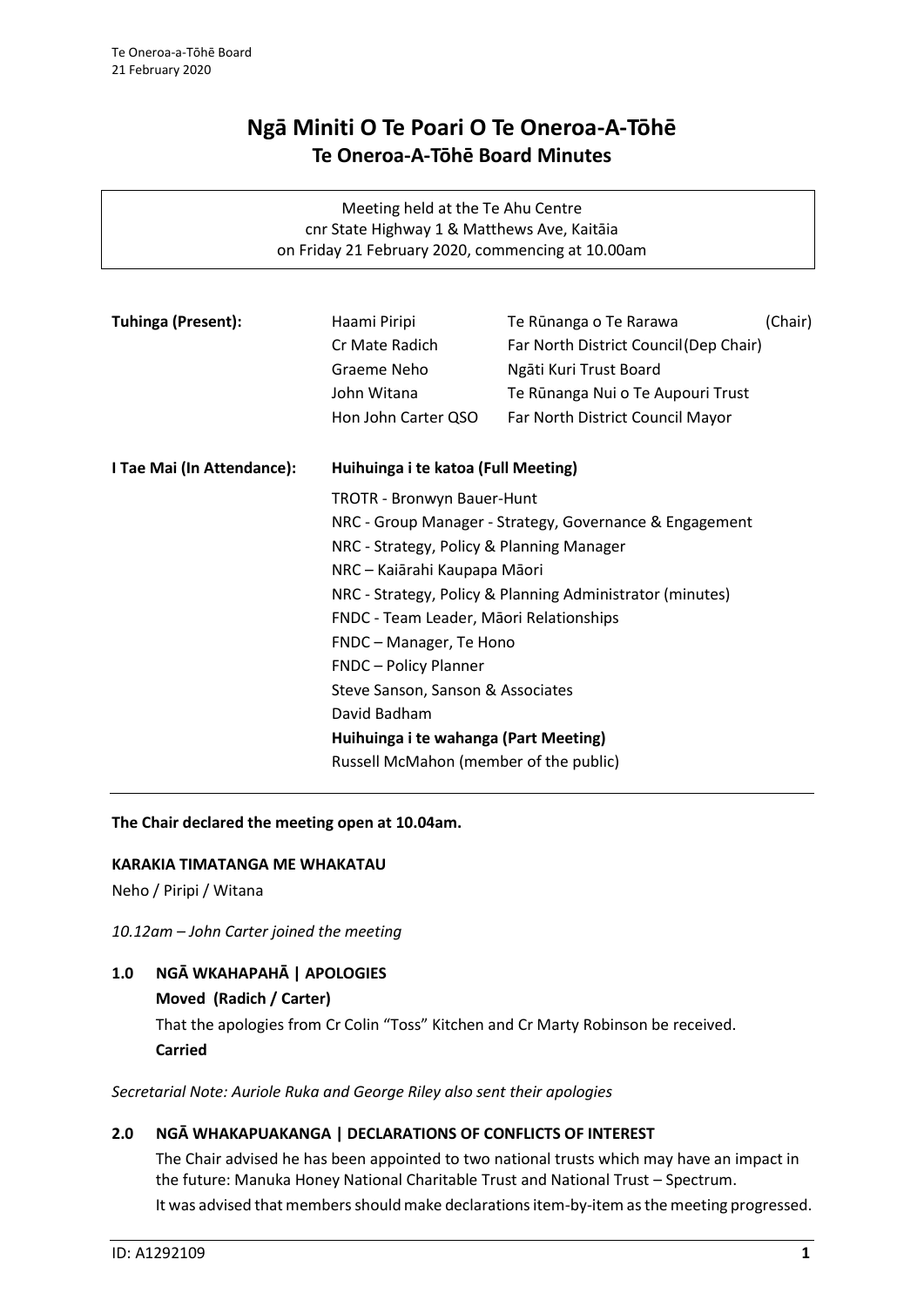# **3.0 WHAKĀE NGĀ MINITI | CONFIRMATION OF MINUTES**

#### **3.1 Confirmation of Minutes**

**ID: A1286172**

#### **Report from Rachael King, Board Secretary**

#### **Moved (Radich / Neho)**

That the minutes of the Te Oneroa-a-Tōhe Board meeting held on 6 December 2019 be confirmed as a true and correct record.

#### **Carried**

# **Matters Arising**

Item 4.4: Mussel Spat Collection – feedback has been received from the scientists who conducted research regarding damage to seafood and they wish to present to the next meeting

# **4.0 NGĀ RIMITI | ITEMS**

*Secretarial Note: An additional supplementary item was added to the agenda*

# **4.3 Registering for IRD Number**

#### **ID: A1288873**

#### **Report from Sheila Taylor, Kaiarahi Kaupapa Māori**

#### **Moved (Carter / Witana)**

- 1. That the report 'Registering for IRD Number' by Sheila Taylor, Kaiarahi Kaupapa Māori and dated 20 February 2020 be received.
- 2. That the Te Oneroa-a-Tōhe Board approve the:
	- a) application for an IRD number;
	- b) registration for GST; and
	- c) inclusion of the Te Oneroa-a-Tōhe Board into Northland Regional Council's GST group.

#### **Carried**

#### **4.1 Update on Summer Engagement ID: A1286167**

**Report from Auriole Ruka, Kaiwhakahaere Hononga Māori and Sheila Taylor, Kaiarahi Kaupapa Māori** 

#### **Moved (Carter / Witana)**

That the report 'Update on Summer Engagement' by Auriole Ruka, Kaiwhakahaere Honoga Māori and Sheila Taylor, Kaiarahi Kaupapa Māori at dated 12 February 2020 be received.

#### **Carried**

#### *11.15am John Carter and Russell xxxxx left the meeting*

#### **4.2 Financial Report**

#### **ID: A1286184**

#### **Report from Rachael King, Board Secretary**

Unable to formally receive the paper, as the Board no longer has a quorum.